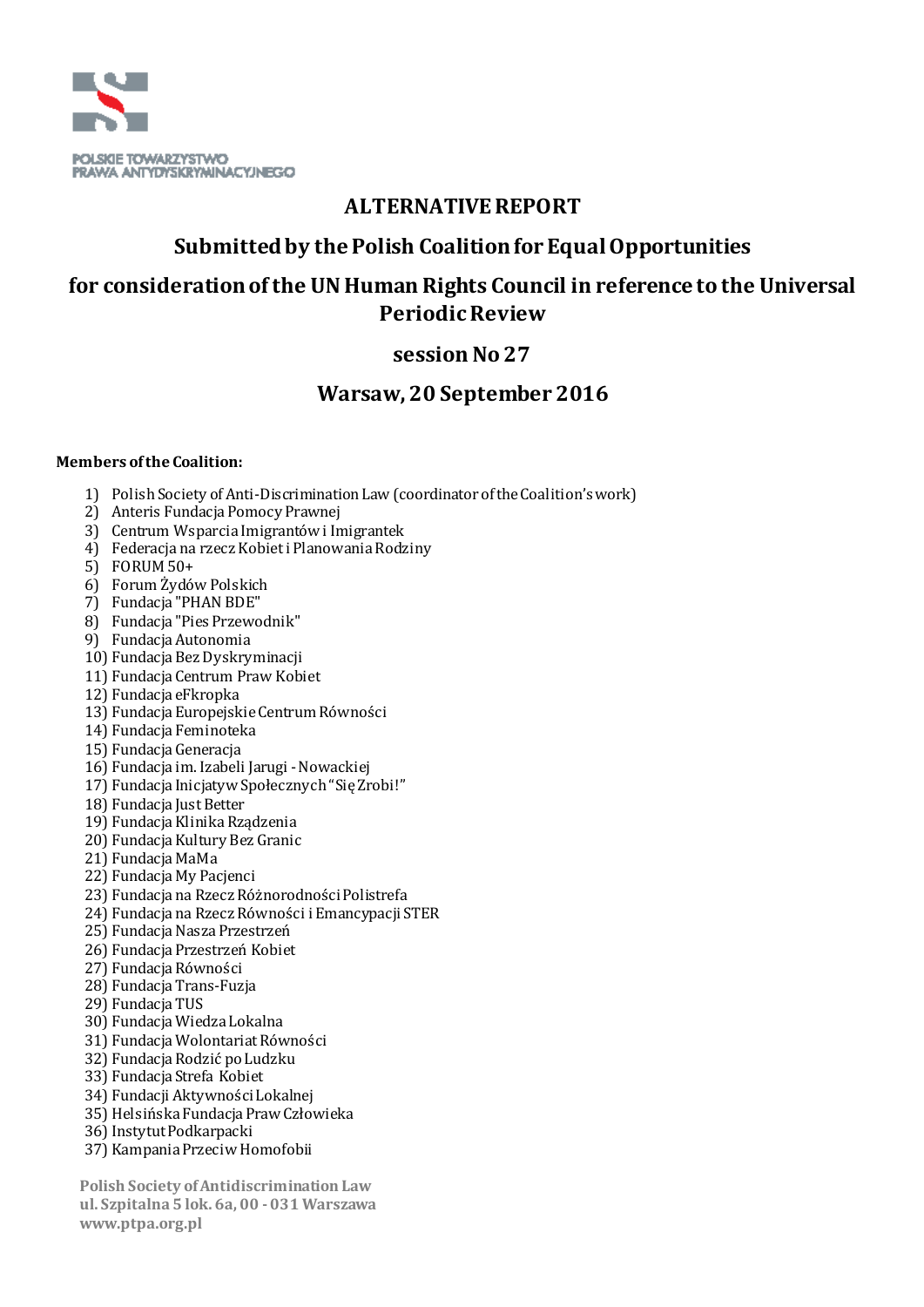

#### POLSICE TOWARZYSTWO PRAWA ANTYDYSKRYMINACYJNEGO

- 38) Koalicja Karat
- 39) Lambda Bydgoszcz
- 40) Lambda Warszawa
- 41) Polski Instytut Praw Człowieka i Biznesu
- 42) Polskie Forum Osób Niepełnosprawnych
- 43) Stowarzyszenia Romów w Polsce
- 44) Stowarzyszenie "W stronę Dziewcząt"
- 45) Stowarzyszenie Aktywne Kobiety
- 46) Stowarzyszenie Dni Równości i Tolerancji
- 47) Stowarzyszenie Projekt: Polska
- 48) Stowarzyszenie Homo Faber
- 49) Stowarzyszenie Inicjatyw Niezależnych MIKUSZEWO
- 50) Stowarzyszenie Inicjatyw Kobiecych
- 51) Stowarzyszenie Interwencji Prawnej
- 52) Stowarzyszenie Kobiet Konsola
- 53) Stowarzyszenie Miłość Nie Wyklucza
- 54) Stowarzyszenie na Rzecz Kobiet "Victoria"
- 55) Stowarzyszenie Na Rzecz Lesbijek, Gejów, Osób Biseksualnych, Osób Transpłciowych oraz Osób Queer "Pracownia Różnorodności"
- 56) Stowarzyszenie na Rzecz Rozwoju Społeczeństwa Obywatelskiego PRO HUMANUM
- 57) Stowarzyszenie Naukowe Psychologia i Seksuologia LGBT
- 58) Stowarzyszenie Nigdy Więcej
- 59) Stowarzyszenie Otwarte Forum
- 60) Stowarzyszenie przeciw Antysemityzmowi i Ksenofobii "Otwarta Rzeczpospolita"
- 61) Towarzystwo Edukacji Antydyskryminacyjnej
- 62) Towarzystwo Przyjaciół Szalonego Wózkowicza
- 63) Związek Nauczycielstwa Polskiego
- 64) Żydowskie Stowarzyszenie Czulent

#### **Introduction**

This report has been prepared by the Coalition for Equal Opportunities which brings together more than 60 Polish human rights non-governmental organizations specializing in the protection against discrimination on the grounds of gender, gender expression, sexual orientation, disability, age, ethnic and racial origin, religion or belief.

The alternative report focuses exclusively on the areas of equality and non-discrimination that were raised by the Human Rights Council in the first cycle reports of Poland.

#### **Institutions & policies in the area of equality and non-discrimination**

The Equal Treatment Act establishes two institutional mechanisms in order to implement the principle of non-discrimination that are Government Plenipotentiary for Equal Treatment operating within the Chancellery of the Prime Minister and extended remit of Human Rights Defender to counteract discrimination.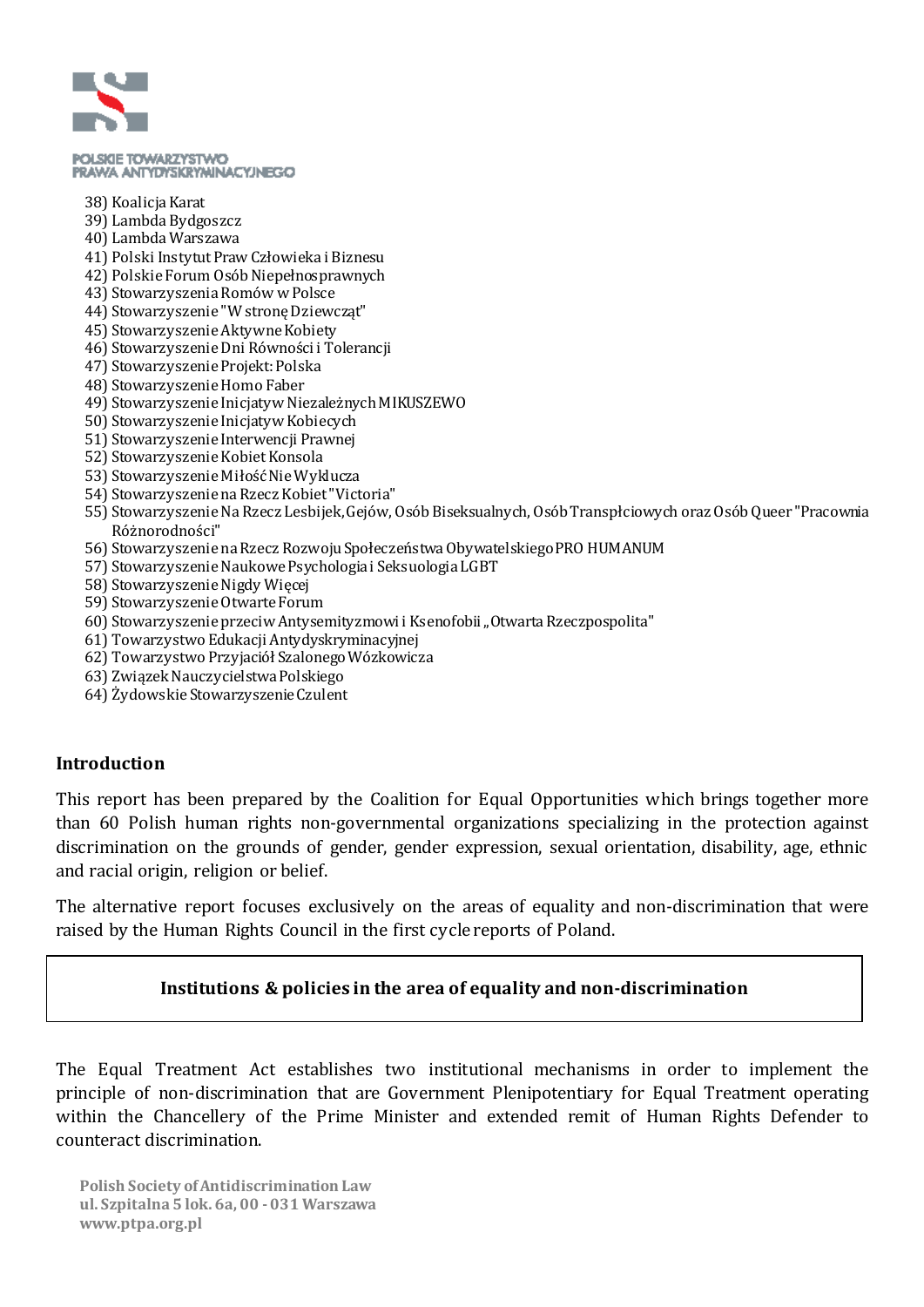

The Government Plenipotentiary for Equal Treatment (GPET) is responsible for realizing the Government's equality policy on different grounds of discrimination. The Act does not provide for Plenipotentiary's resources and separate budget. Moreover, it fails to define the relation between the Plenipotentiary and ministers as well as to create a structure for cooperation between the departments in order to enable e.g. gender mainstreaming. These institutional shortages seriously limit the GPET's capacity to fulfill its statutory obligations. In 2016, after parliamentary elections the remit of the Plenipotentiary was extended and it encompasses now also the issues of development of civil society. In 2016 the Plenipotentiary lost it separate office within the Chancellery of the Prime Minister as well as its staff was significantly cut. During the meetings with NGOs and in the interviews the new Plenipotentiary openly expressed its opinion that the he will not be focusing on gender mainstreaming anymore. Instead, the new policy will be promoting so called "family mainstreaming"1. Mr. Wojciech Kaczmarczyk, the new Plenipotentiary, has been heavily criticized by human rights NGOs and academics for his public statements in which he claimed that unequal treatment in access to goods and services on the ground of race and sexual orientation should not be regulated by the law since it violates the economic freedom2. The Plenipotentiary didn't also react properly to attacks at NGOs and human rights defenders which took place in 2016. Offices of LGBTI organizations (e.g. Campaign Against Homophobia and Lambda Warsaw) were attacked several times, putting activists at risk of serious injuries. The Plenipotentiary held no statement condemning such homophobic attacks – instead he stated only that every violence is intolerable. Moreover, he organized a seminar about attacks on human rights defenders just to prove that it's not a big and systematic problem and NGOs calling for reaction is exaggeration3.

Human Rights Defender (Ombudsman) - The Equal Treatment Act extended the scope of Human Rights Defender's responsibilities to those related with realization of the principle of equal treatment (gender equality included). In 2015 the newly elected Parliament not only failed to provide for the factual budgetary needs of Human Rights Defender in 2016 but on the contrary reduced the proposed budget by 10 million PLN to the level of 2011. This decision seriously limits Human Rights Defender's capacity to use its competencies to fulfill its mandate as an independent equality body and violates UN Paris Principles. It should be stressed that the main argument for cutting the budget of the Human Rights Defender was the fact that it carries out anti-discrimination tasks, including gender equality and LGBT rights. It has to be noted that the Human Rights Defender's unit for equality remains significantly understaffed. Moreover, while presenting in the Parliament report from his activities in 2015, the Ombudsman and his deputy responsible for equal treatment and domestic violence were heavily attacked for their non-discrimination actions by right-wing parties (including the ruling party), especially for acting against discrimination of LGBT people. Some MPs proposed dismissing the Ombudsman from office – this proposal is considered seriously by the ruling party.

 $\overline{a}$ <sup>1</sup> http://niedziela.pl/artykul/22734/Polityka-rodzinna-zamiast-gender

<sup>2</sup> http://wyborcza.pl/magazyn/1,152469,20031971,rownosc-wedlug-wojciecha-kaczmarczyka-pelnomocnika-rzaduds.html

<sup>3</sup> http://wiadomosci.wp.pl/kat,1027191,title,Wojciech-Kaczmarczyk-dla-WP-ataki-na-obcokrajowcow-to-zjawiskomarginalne-Polska-jest-bezpiecznym-krajem,wid,18318634,wiadomosc.html?ticaid=11752e&\_ticrsn=3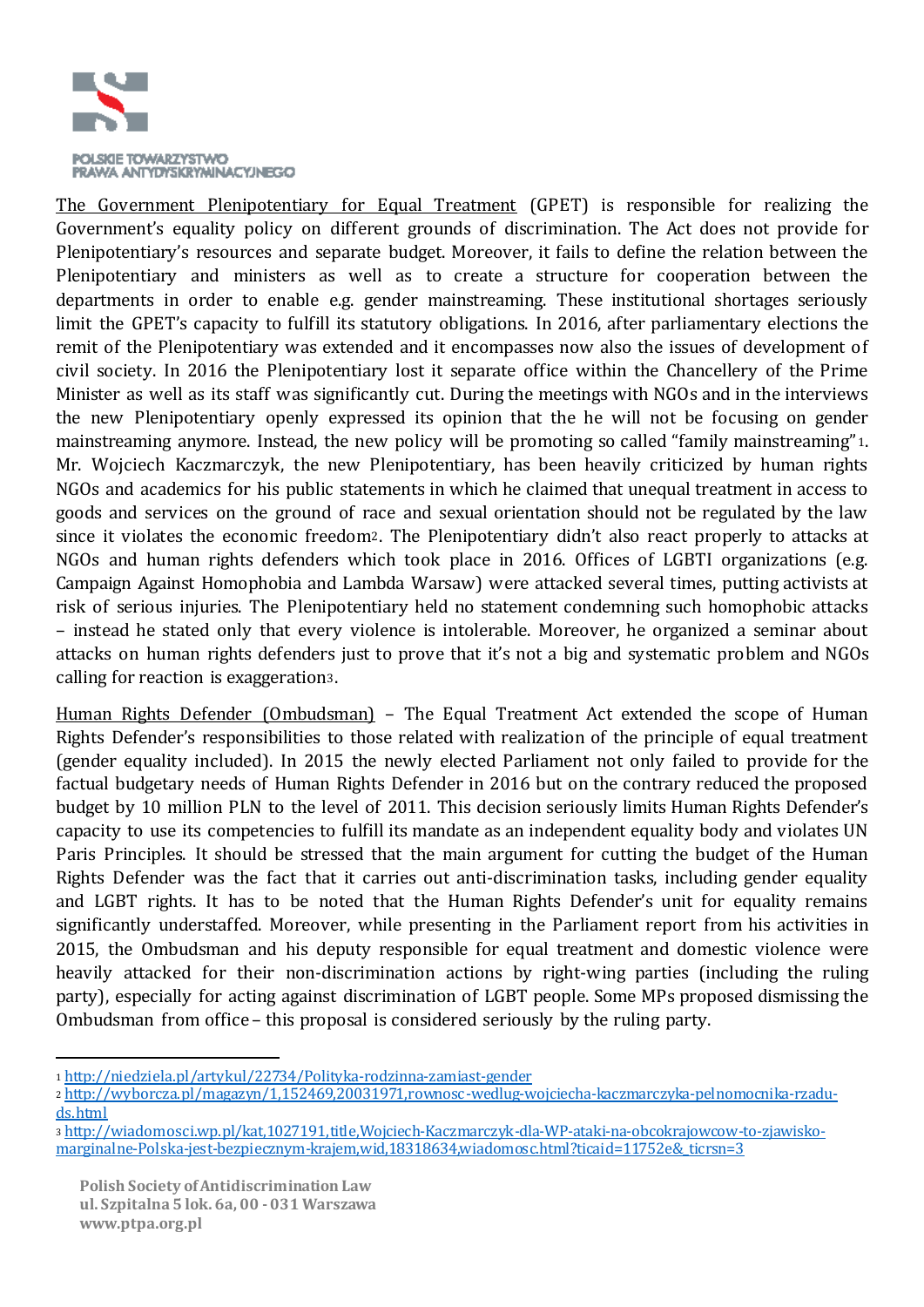

Government Plenipotentiary for Persons with Disabilities – there is also no clear division of responsibilities and tasks between the GPET (operating within the Chancellery of the Prime Minister) and the Government Plenipotentiary for Persons with Disabilities (operating within the Ministry of Family, Labor and Social Policy). Both of them are responsible for public policy in the area of disability but there's no coordinated cooperation between them which makes both of those bodies ineffective in acting for rights of persons with disabilities.

## **Act of 3 December 2010 Implementing Certain European Union Provisions on Equal Treatment (Equal Treatment Act)**

One of the most significant steps in enhancing the protection against discrimination in Poland was adoption of The Act of 3 December 2010 Implementing Certain European Union Provisions on Equal Treatment (Equal Treatment Act). The act was meant to fill the gap in Polish legislation and to provide regulations aimed at addressing discrimination. However the law lacks holistic approach to the issue and in fact does not safeguard all social groups' right to equality. The Act provides definitions of different forms of discrimination but does not treat all vulnerable groups equally. This results in hierarchy of protection where the least protected grounds are sexual orientation, age, disability and religion with no right to equality in the field of education, health care, access to goods and services, housing. The law lacks also the definition of multiple and intersecting forms of discrimination.

As mentioned above, this Act introduced an unjustified hierarchy of protection where the least protected grounds are sexual orientation, age, disability and religion with no right to equality in the field of education, health care, access to goods and services, housing. Such hierarchy combined with Government's passivity in promoting equal rights makes this Act ineffective. Throughout years of its being in force there have been only five cases pending in whole country (and only of them has ended with a final judgment)<sup>4</sup>. Human Rights Defender paid attention to the problem of Act's effectiveness and its construction so he decided to address the Act to the Constitutional Court to examine its compatibility with the Constitution. However, in the light of recent constitutional crisis and ruling party's attempts to disturb Court's functioning, there is a strong fear that its judgement wouldn't be implemented.

### **Racial, ethnic and religious discrimination**

#### Hate motivated crimes against racial and religious groups

The proportion of cases taken investigated by prosecutors in the area of hate speech doesn't increases, even though hate crimes has become a huge social problem in Poland. Between September

 $\overline{a}$ 

**Polish Society of Antidiscrimination Law ul. Szpitalna 5 lok. 6a, 00 -031 Warszawa www.ptpa.org.pl** 4 https://rownosc.info/media/uploads/raport\_do\_druku.pdf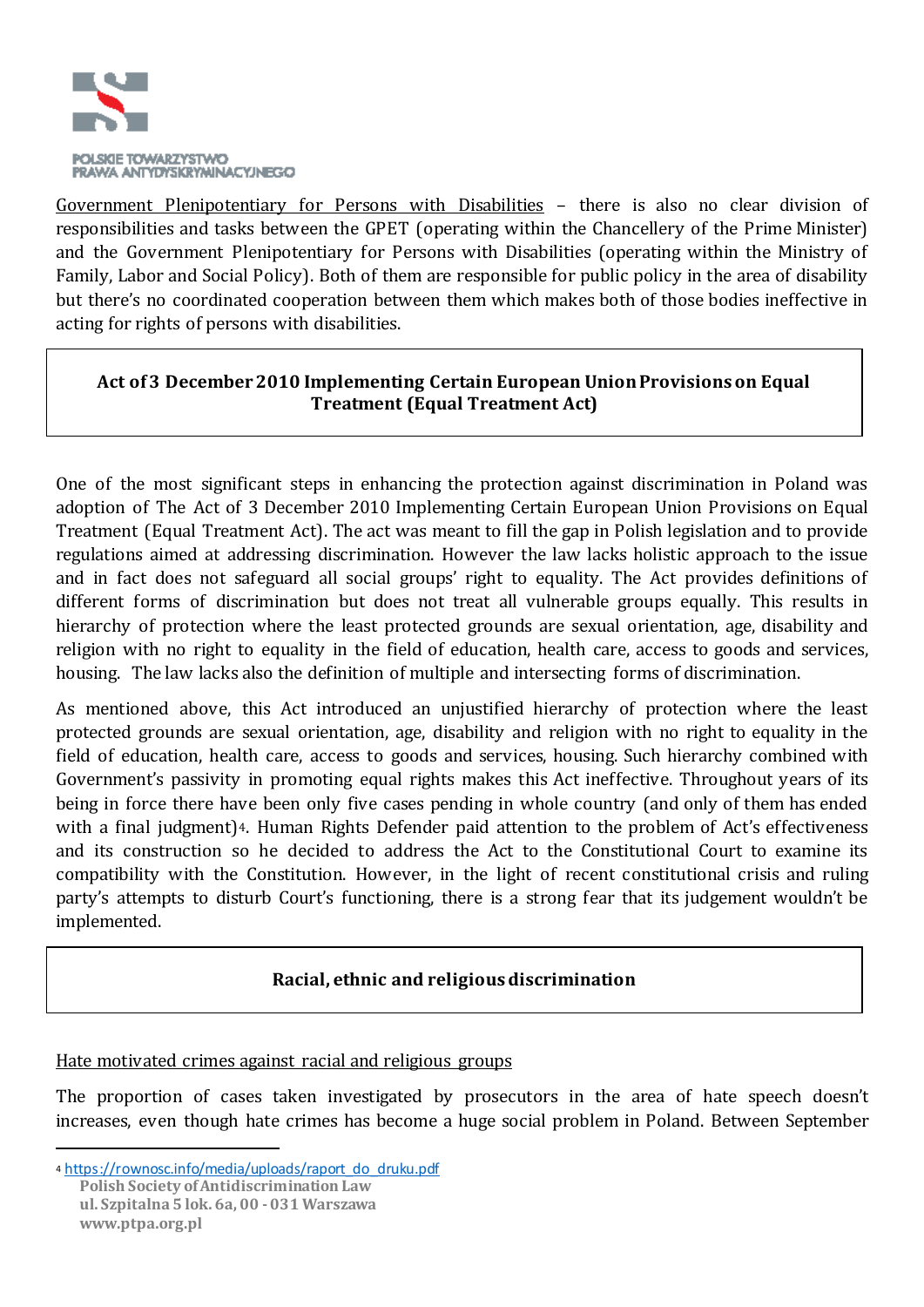

2014 and the 15th of April 2016, the Association Against Anti-Semitism and Xenophobia Open Republic, as part of the "Society for tolerance" program, sent 420 notices of possible crime to the Prosecutor's Office. Most of them concerned incitement to hatred on grounds of race, nationality and belief, insults related to these grounds and directed at people or groups as well as the preaching of the fascist regime. Out of 420 notices that were sent to the court, 7 reached indictment, 186 cases are pending, 205 cases, which is nearly a half of all of them, were discontinued. As much as 40 percent of the discontinued cases were justified with the inability to identify the offender, which once again demonstrates the ineffectiveness of the police and of the prosecution.

### Council for the Prevention of Racial Discrimination, Xenophobia and Related Intolerance,

The Council was established in 2013 and its primary task was to enable the coordination of the works of different public institutions in the area of combatting hate speech and other acts of intolerance. On 27 of April 2016 due to the decision of the Prime Minister Beata Szydło the Council was abolished. This decision was heavily criticized by the human rights non-governmental organisations as well as by the Huma Rights Defender. The decision on closing down of the Council was extremely unfortunate since it took place in the period when more and more racist and xenophobic acts happened due to the migration crisis.

#### Racial and religious profiling

New Anti-terrorist Act (and Government's ordinances related to the Act), adopted in June 2016, provides some mechanisms and measures based on racial and religious profiling. The Act introduces a catalogue of terroristic behaviors that have to be monitored by secret service, including e.g. information about bringing to life Islamic universities/schools in Poland, visits of Islamic clerics in prisons and grant-making to Islamic organizations or communities from abroad. Some of the Act's provision are based only on anti-Islamic and anti-Muslim prejudice – they target these social groups and make them 'separate' from the rest of the society because of religion or ethnicity. Such provisions are not only incompatible with a rule of non-discrimination, but they also threaten religious freedom of e.g. prisoners.

### **Discrimination on the ground of sexual orientation or gender identity**

#### Equal treatment law

Legislation which literally prohibits discrimination based on sexual orientation has been implemented only to the Labour Code and - to a limited extent - to the so-called Equal Treatment Act. However, it needs to be mentioned, that provisions included in the Equal Treatment Act cover only the area of employment excluding this kind of protection in other areas regulated by this Act, such as health care, education and access to goods and services. Latest research conducted by NGOs indicates, that the protection under the Equal Treatment Act is illusory and ineffective. Polish authorities still have not implemented any provisions prohibiting - literally - discrimination based on gender identity. Minister

 **Polish Society of Antidiscrimination Law ul. Szpitalna 5 lok. 6a, 00 -031 Warszawa www.ptpa.org.pl**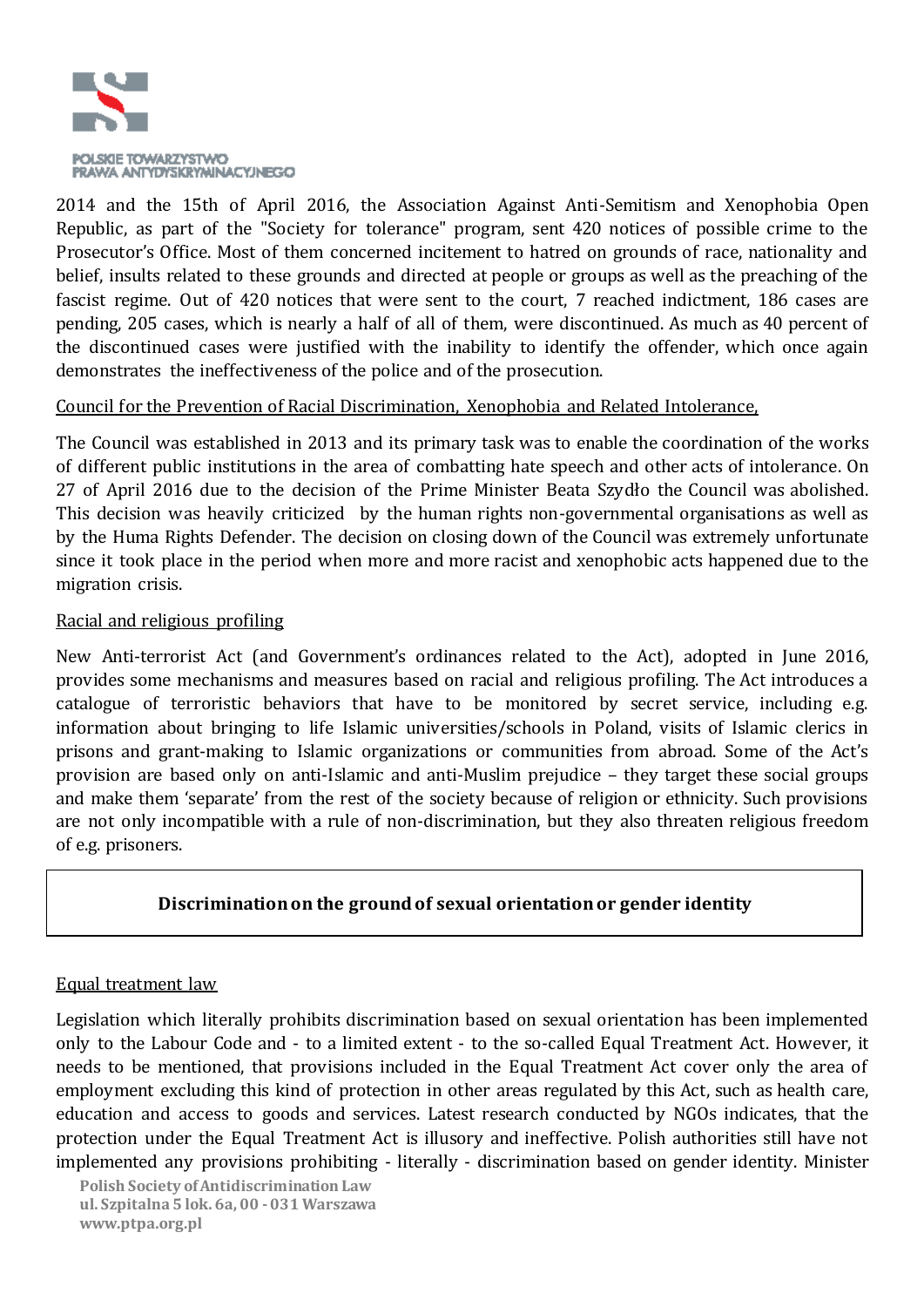

of Justice (and General Prosecutor at the same time) is even trying to influence decisions of independent courts concerning LGBT rights not only by expressing his discriminatory opinions but also by taking procedural steps, e.g. he decided to take actions against judgement for a contractor who refused to print a banner about LGBT rights.

#### Hate crimes

So far, effective measures to combat homophobic, biphobic and transphobic violence and discrimination have not been taken. In the reporting period national NGOs still played the dominant role in raising public awareness in this field. Polish institutions - only occasionally - supported such activities. Research conducted by national NGOs show that still 90% of victims of this category of crimes resign to report them due to fear of homophobic, biphobic or transphobic reactions of officers. Provisions prohibiting hate crimes based on sexual orientation or gender identity still have not been introduced to the Polish Criminal Code. Existing legislation does not provide effective protection and in practice - transfers the burden of prosecuting the perpetrator of homophobic, biphobic or transphobic violence to the victim. None of the legislative initiatives aimed at adding the category of hate crimes based on sexual orientation or gender identity led to the amendment of Polish Criminal Code. The constant fiasco of this kind of initiatives was caused by the lack of political will to implement such regulations. Jarosław Kaczyński, the leader of the political party which has the majority of votes in the Polish Parliament pointed out (in his speech on 2nd May 2016) that his party does not intend to introduce such provisions. His declaration was later confirmed by the Minister of Justice who - in his reply to The Human Rights Defender - declared that he sees no need to bring such changes to the Criminal Code5. With the exception of the Human Rights Defender, no public institution is currently undertaking any serious activities aimed at increasing the protection against homophobic, biphobic or transphobic violence and discrimination. There were no actions undertaken by the Government in order to educate armed forces on gender identity and/or gender expression as well as any other aspects of transgender realities.

#### Right to privacy

 $\overline{a}$ 

There are no legal measures enabling same sex couples to register their relationship. Current government's program does not include introduction of civil partnership or marriage equality. Polish citizens who intend to get a civil partnership or marriage with a same sex partner encounter barriers when requesting a civil status certificate. Due to The Law on civil status a person applying for a civil marital status certificate was required to state the name and the surname of the future spouse. In case when the civil servant identified the name/surname of the future spous as a same sex as the applicant, in some cases they refused the civil status certificate. The reasoning for refusal of certificates was based on the fact that art. 18 of Polish Constitution defines marriage as a relationship of a men and a woman. Therefore, according to Polish law which does not recognize same sex relationships, applicant is not legally eligible to get a marital status certificate.

#### Ill-treatment of persons deprived of their liberty

**Polish Society of Antidiscrimination Law** <sup>5</sup> http://wyborcza.pl/1,75398,19539464,ziobro-wstrzymuje-prace-nad-karaniem-za-mowe-nienawisci-kph.html

**ul. Szpitalna 5 lok. 6a, 00 -031 Warszawa www.ptpa.org.pl**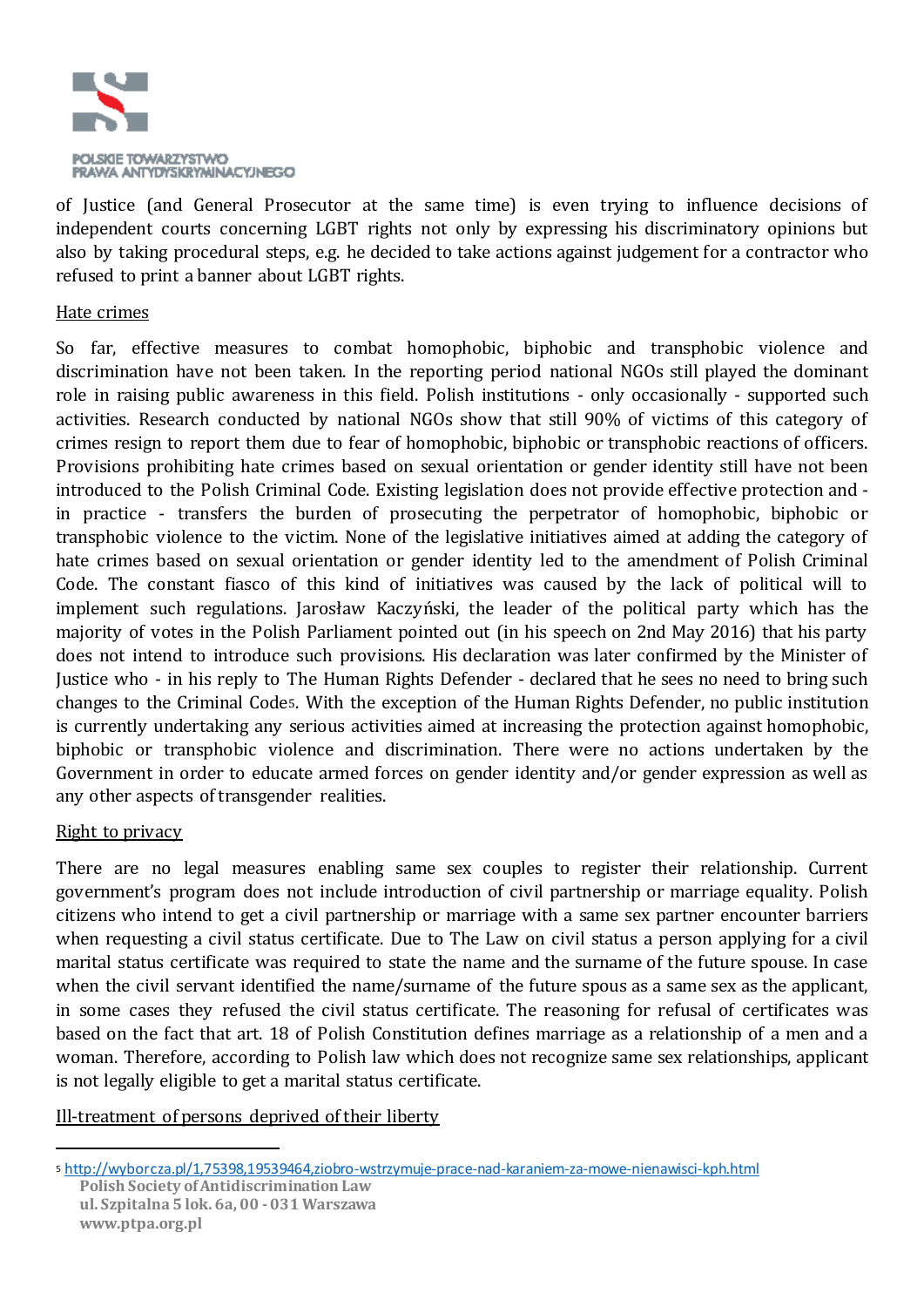

When it comes to trans prisoners, there are no mechanisms that would ensure either their safety or possibility to transition. No research has been produced on the matter, however Trans-Fuzja Foundation active in the field of trans people rights maintains connections to a few trans prisoners, whose complaints usually center around lack of recognition of gender identity (placement in institutions according to legal gender, regardless of transition status), lack of safety to express that gender identity and no possibility to either continue or start medical transition. Trans-Fuzja's experiences show that a proper recognition of a trans person's needs specially regarding safety and gender expression is possible in some instances, but heavily depends on individual approaches of prison staff.

#### Protection of LGBT minors and rights of the child

According to the Polish Ministry of Health, the National Health Fund registered 78 procedures referred to officially as "fixing operations" ("operacje naprawcze") - on intersex infants and/or children between 2009 and 2013. Although diagnosis of intersex variations is performed using ICD-10 tools (specifically E25.0. E.34.5, Q52.8, Q56.0, Q56.1, Q56.2, Q56.3, Q96.3 and Q99.1), ICD-9 coding is used to identify procedures, which are being undertaken (70.61, 70.62, 62.411, 62.419, 70.61, 70.62, 62.411, 62.31, 62,411, 62.419, 70.62, 62.419, 68.61 and 70.62 accordingly). There is no law that prohibits unnecessary surgical interventions specifically for intersex infants and/or children. Although the Polish Criminal Code prohibits not-life-saving medical interventions that would leave a person indefinitely sterile, it is unclear how this particular law applies to intersex persons.

#### Education

There are no policies and standards, which would ensure equal treatment and safety of LGBTI persons in schools in Poland. Many schools even deny the existence of LGBTI students. Students who complain about homophobia at school often turn to Campaign Against Homophobia (KPH). They experience homophobic behavior, not only from other students but also from teachers, educators, and especially priests, nuns and catechists conducting religion lessons. Moreover, the teachers, who admitted being non-heterosexual, become themselves victims of discrimination. There is no political climate conducive to the implementation of relevant equality policies in the educational system. The Ministry of Education is unwilling to cooperate with civil society organizations representing LGBTI community. There are no legal provisions that mention sexual orientation or gender identity as a possible discrimination ground in the formal education system. The so-called 'Equality Act' of 2010 does not protect LGBTI persons in access to education. According to KPH's studies, sexual orientation continues to be a taboo in schools. LGBTI students are not provided with necessary information, protection and support to enable them to live in accordance with their sexual orientation.

#### **Women's rights**

#### Decision-making process and political life

 **Polish Society of Antidiscrimination Law ul. Szpitalna 5 lok. 6a, 00 -031 Warszawa www.ptpa.org.pl**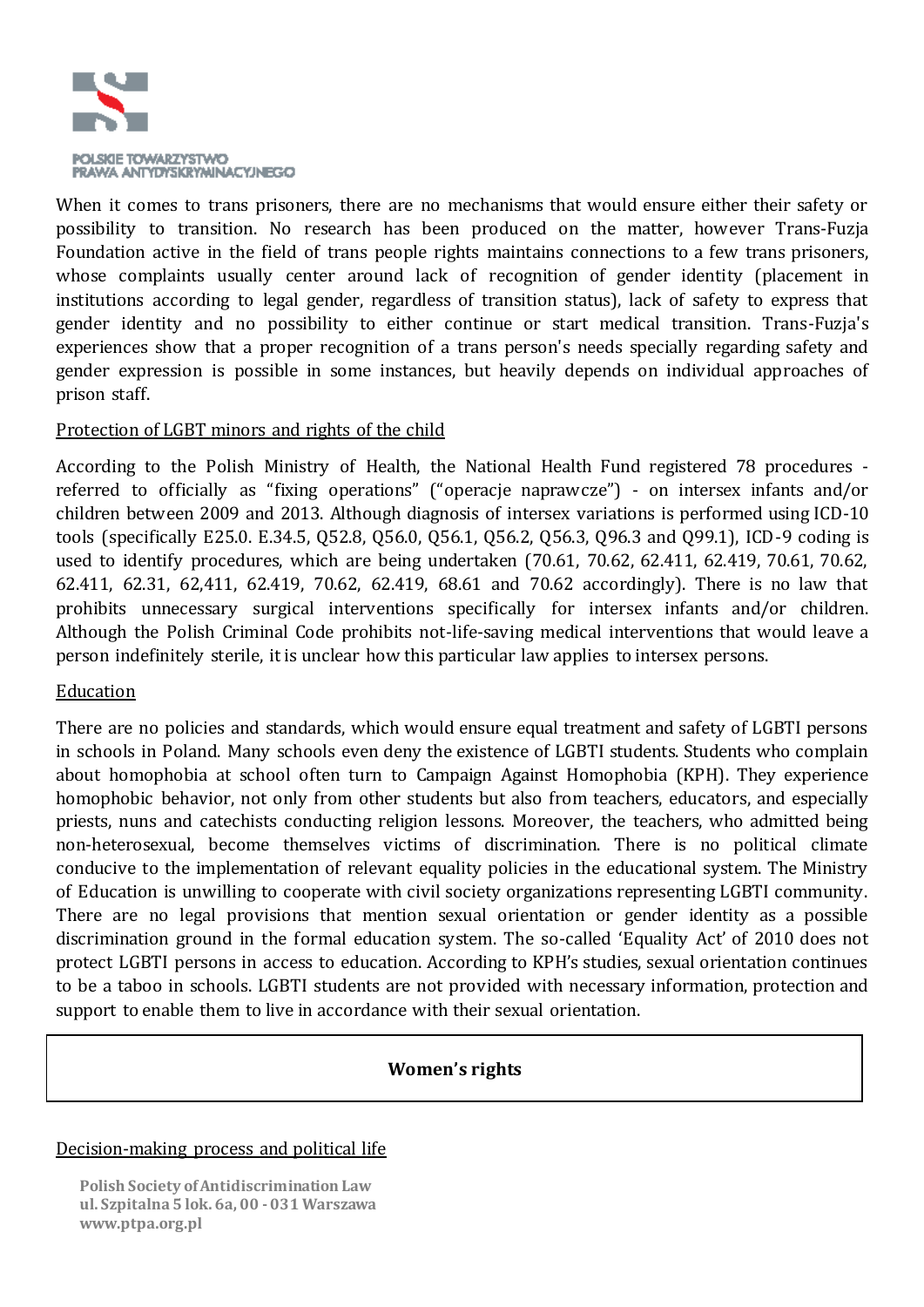

The Government Plenipotentiary for Equal Treatment expressed several times his critical view on specific measures aimed at enhancing women's participation in political life. The Plenipotentiary claims that parities or quotas are not the tools which should be used to make women more participating in public life6. He is a strong opponent of any legislative measures in this field. He claims to be supportive for soft measures with this regard – training, public education, but neither him nor his office are involved in any initiatives of this type. Contrary to his predecessor, The Plenipotentiary office does not carry out any significant projects in this area.

#### Right to life and reproductive rights

Due to the fact that abortion in Poland is generally prohibited the vast majority of abortions are performed outside the law. All illegal (those performed by Polish doctors underground) abortions are by definition unsafe at put women' life at risk. More and more often women choose to go abroad (which is safe and legal) but a large number of women use abortion pills. This can be dangerous for them if they buy pills at the black market in Poland or are afraid to see a doctor in case of doubts or complications after using the pills. Stigmatization and the atmosphere of "crime" poses a threat to women's health (in its psychological dimension but also social well-being). We estimate that 80 to 200 thousand women yearly in Poland perform abortions in one way or another. There are no measures undertaken to create the system around conscientious objection in which it would be guaranteed that women receive abortion services on time. After the Constitutional Court's decision that a doctor doesn't have to refer a patient to another doctor, there is no law that puts such obligation and responsibility on anyone. In practice there are no measures to protect a woman who is denied abortion on this ground and to guarantee that she will receive the service elsewhere. The draft amendment to the Act on patients' right that was prepared by the former government and which aim was, among others, to reshape provisions on the right to appeal to the Medical Board in abortion cases (when the statement issued by a doctor does not allow for a legal service) is no longer worked on by the new administration. The board still has up to 30 days to issue a decision. The right to appeal cannot be considered a timely and affective mechanism for women who face obstacles in access to legal abortion.

### **Rights of persons with disabilities**

#### Participation in political and public life

Persons with intellectual disabilities or mental health problems may have restricted access to political life. According to Polish law only a person with a full legal capacity may vote in all types of elections. At the same time an intellectual disability or mental illness may be a basis for legal incapacitation which deprives incapacitated persons of possibility to participate in political life. Such regulations

 $\overline{a}$ 

**Polish Society of Antidiscrimination Law** <sup>6</sup> http://wyborcza.pl/magazyn/1,152469,20031971,rownosc-wedlug-wojciecha-kaczmarczyka-pelnomocnika-rzadu-ds.html

**ul. Szpitalna 5 lok. 6a, 00 -031 Warszawa www.ptpa.org.pl**